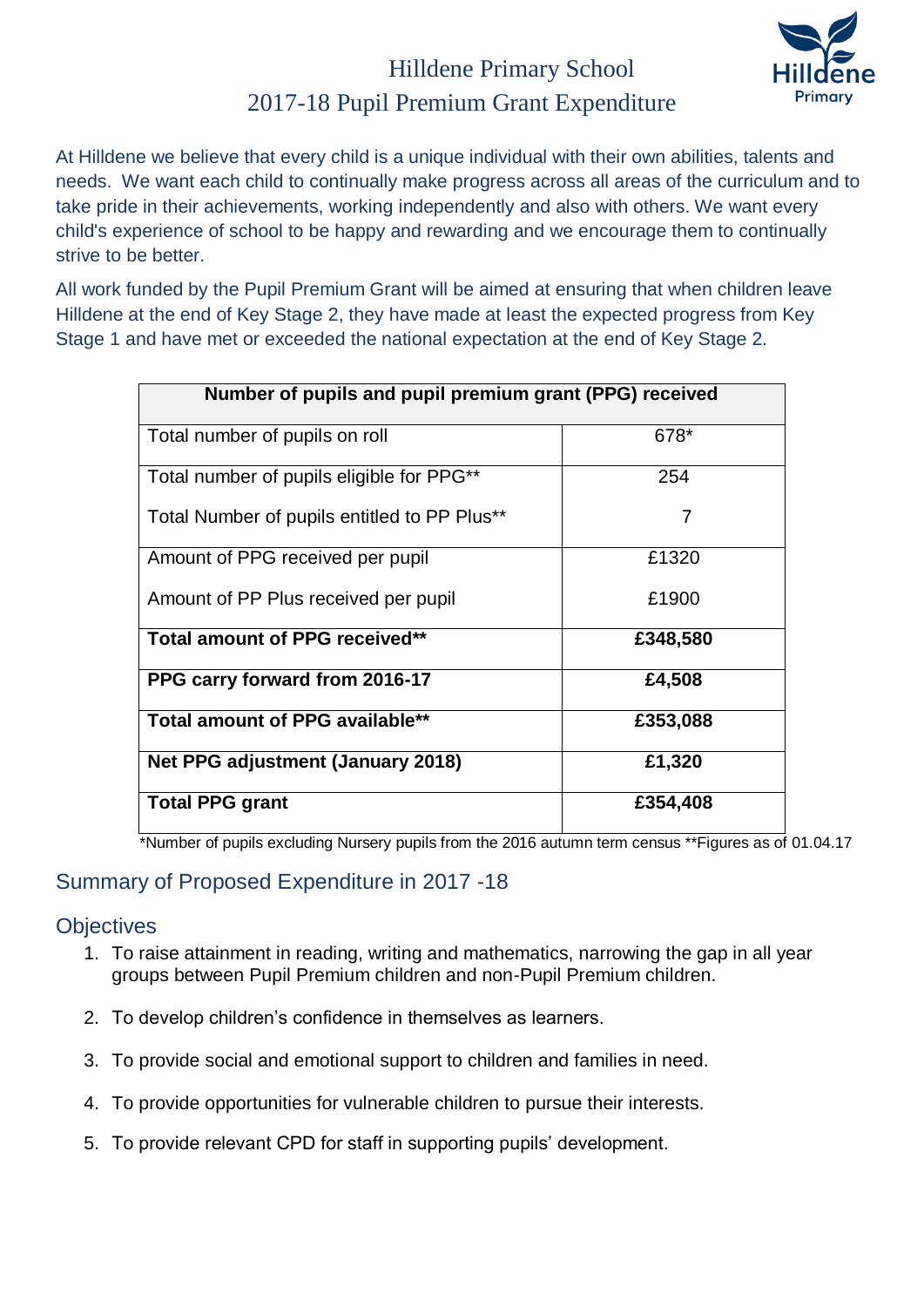

# Hilldene Primary School 2017-18 Pupil Premium Grant Expenditure

### Summary of proposed expenditure:

| <b>Cost</b> | Objective                                                                                                                                                                                                                                                                                                                          | % of Spend         |
|-------------|------------------------------------------------------------------------------------------------------------------------------------------------------------------------------------------------------------------------------------------------------------------------------------------------------------------------------------|--------------------|
| £118,697    | To raise attainment in<br>reading, writing and<br>mathematics to narrow the<br>gap between Pupil Premium<br>children and non-Pupil<br>Premium children.<br>Children to develop<br>confidence in themselves as<br>learners.<br>To narrow the attainment gap<br>between Pupil Premium<br>children and non-Pupil<br>Premium children. | 33.5               |
| £139,010    | To provide social and<br>emotional support to pupils<br>and their families and<br>improve attendance                                                                                                                                                                                                                               | 39                 |
| £54,015     | To provide opportunities for<br>pupils to enhance learning<br>outside of the classroom -<br>improving confidence in<br>themselves<br>To improve attendance of                                                                                                                                                                      | 15                 |
| £10,750     | Providing specific counselling<br>services enabling pupils to<br>develop confidence as<br>learners.<br>Provide opportunities for<br>children to attend holiday<br>clubs.<br>Provide relevant<br>development opportunities.                                                                                                         | 3                  |
|             |                                                                                                                                                                                                                                                                                                                                    | vulnerable pupils. |